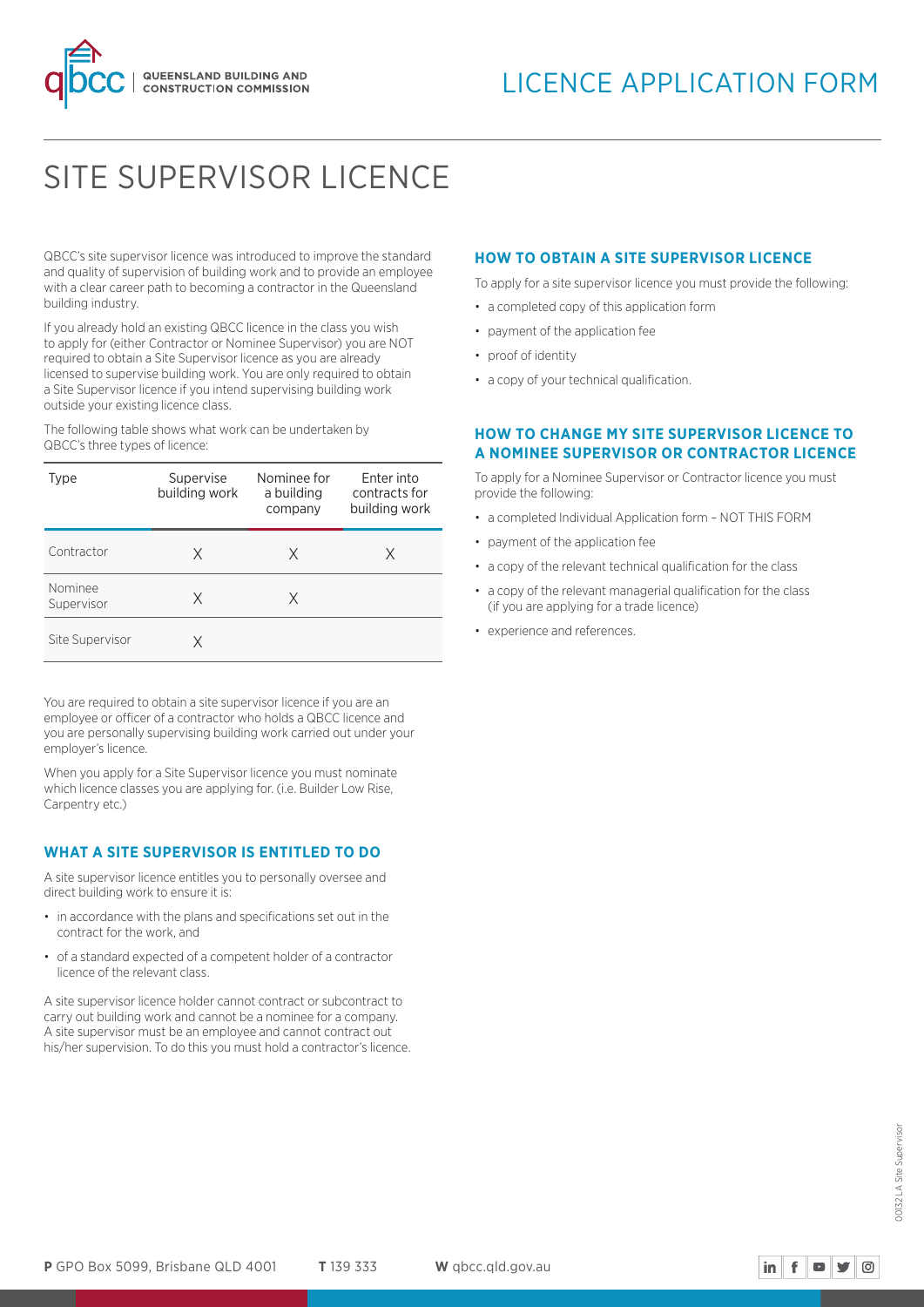

# **LICENCE APPLICATION FORM SITE SUPERVISOR**

### PLEASE NOTE

You are not able to apply for a licence if you are not an Australian Citizen, Permanent Resident or do not have a current Australian Work Visa.

### PRIVACY NOTICE

The QBCC is collecting information on this form to determine whether you are entitled to a licence. This is authorised by the *Queensland Building and Construction Commission Act 1991* (QBCC Act). Your personal information may be shared with other interstate or New Zealand licensing bodies. Some of this information will be included in the licensee register.

You may receive information from us for educational purposes in accordance with the QBCC Act. You will be able to opt-out of receiving this information.

All information held by the QBCC may be subject to application for access under the Right to Information and Privacy legislation or as authorised or required by law. For further information visit the Privacy Statement on the QBCC website at qbcc.qld.gov.au.

# RETURN YOUR COMPLETED FORM AND ALL DOCUMENTS BY:

Post: GPO Box 5099 Brisbane QLD 4001. In person: QBCC service centres are listed on our website qbcc.qld.gov.au.

### COMPLETING THIS FORM

- Use BLACK pen only
- Print clearly in BLOCK LETTERS
- DO NOT use correction fluid any amendment should be crossed out and initialled

# **1. PERSONAL DETAILS**

| Title                                                |             | Mr          |             | Mrs                                                                                                        |   | Miss         |             | $\mathsf{M}\mathsf{s}$ |     |       |       | Other |            |          |  |  |
|------------------------------------------------------|-------------|-------------|-------------|------------------------------------------------------------------------------------------------------------|---|--------------|-------------|------------------------|-----|-------|-------|-------|------------|----------|--|--|
| Surname                                              |             |             |             |                                                                                                            |   |              |             |                        |     |       |       |       |            |          |  |  |
| First name                                           |             |             |             |                                                                                                            |   |              |             |                        |     |       |       |       |            |          |  |  |
|                                                      |             |             |             |                                                                                                            |   |              |             |                        |     |       |       |       |            |          |  |  |
|                                                      | $\mathsf D$ | $\mathsf D$ | $\mathbb M$ | $\mathsf{M}% _{T}=\mathsf{M}_{T}\!\left( a,b\right) ,\ \mathsf{M}_{T}=\mathsf{M}_{T}\!\left( a,b\right) ,$ | Y | $\mathsf{Y}$ | $\mathsf Y$ | $\bar{\mathsf{Y}}$     |     |       |       |       |            |          |  |  |
| Date of birth                                        |             |             |             |                                                                                                            |   |              |             |                        | ABN |       |       |       |            |          |  |  |
|                                                      |             |             |             |                                                                                                            |   |              |             |                        |     |       |       |       |            |          |  |  |
| Postal address                                       |             |             |             |                                                                                                            |   |              |             |                        |     |       |       |       |            |          |  |  |
|                                                      |             |             |             |                                                                                                            |   |              |             |                        |     |       |       |       |            |          |  |  |
|                                                      |             |             |             |                                                                                                            |   |              |             |                        |     |       | State |       |            | Postcode |  |  |
|                                                      |             |             |             |                                                                                                            |   |              |             |                        |     |       |       |       |            |          |  |  |
| <b>Business address</b><br>(This cannot be a PO Box) |             |             |             |                                                                                                            |   |              |             |                        |     |       |       |       |            |          |  |  |
|                                                      |             |             |             |                                                                                                            |   |              |             |                        |     |       |       |       |            |          |  |  |
|                                                      |             |             |             |                                                                                                            |   |              |             |                        |     |       | State |       |            | Postcode |  |  |
|                                                      |             |             |             |                                                                                                            |   |              |             |                        |     |       |       |       |            |          |  |  |
| Home address                                         |             |             |             |                                                                                                            |   |              |             |                        |     |       |       |       |            |          |  |  |
|                                                      |             |             |             |                                                                                                            |   |              |             |                        |     |       |       |       |            |          |  |  |
|                                                      |             |             |             |                                                                                                            |   |              |             |                        |     |       | State |       |            | Postcode |  |  |
|                                                      |             |             |             |                                                                                                            |   |              |             |                        |     | Home  |       |       |            |          |  |  |
| Business phone                                       |             |             |             |                                                                                                            |   |              |             |                        |     | phone |       |       |            |          |  |  |
| Mobile                                               |             |             |             |                                                                                                            |   |              |             |                        |     |       |       |       |            |          |  |  |
| Email                                                |             |             |             |                                                                                                            |   |              |             |                        |     |       |       |       |            |          |  |  |
|                                                      |             |             |             |                                                                                                            |   |              |             |                        |     |       |       |       |            |          |  |  |
|                                                      |             |             |             |                                                                                                            |   |              |             |                        |     |       |       |       |            |          |  |  |
| CRN:<br><b>OFFICE</b>                                |             |             |             |                                                                                                            |   |              |             | Licence No:            |     |       |       |       | Container: |          |  |  |

Receipt no:  $\begin{array}{ccc} \text{Receipt amount:} & \text{\$} \end{array}$ Assignee: and a set of the set of the Received by:

USE **ONLY**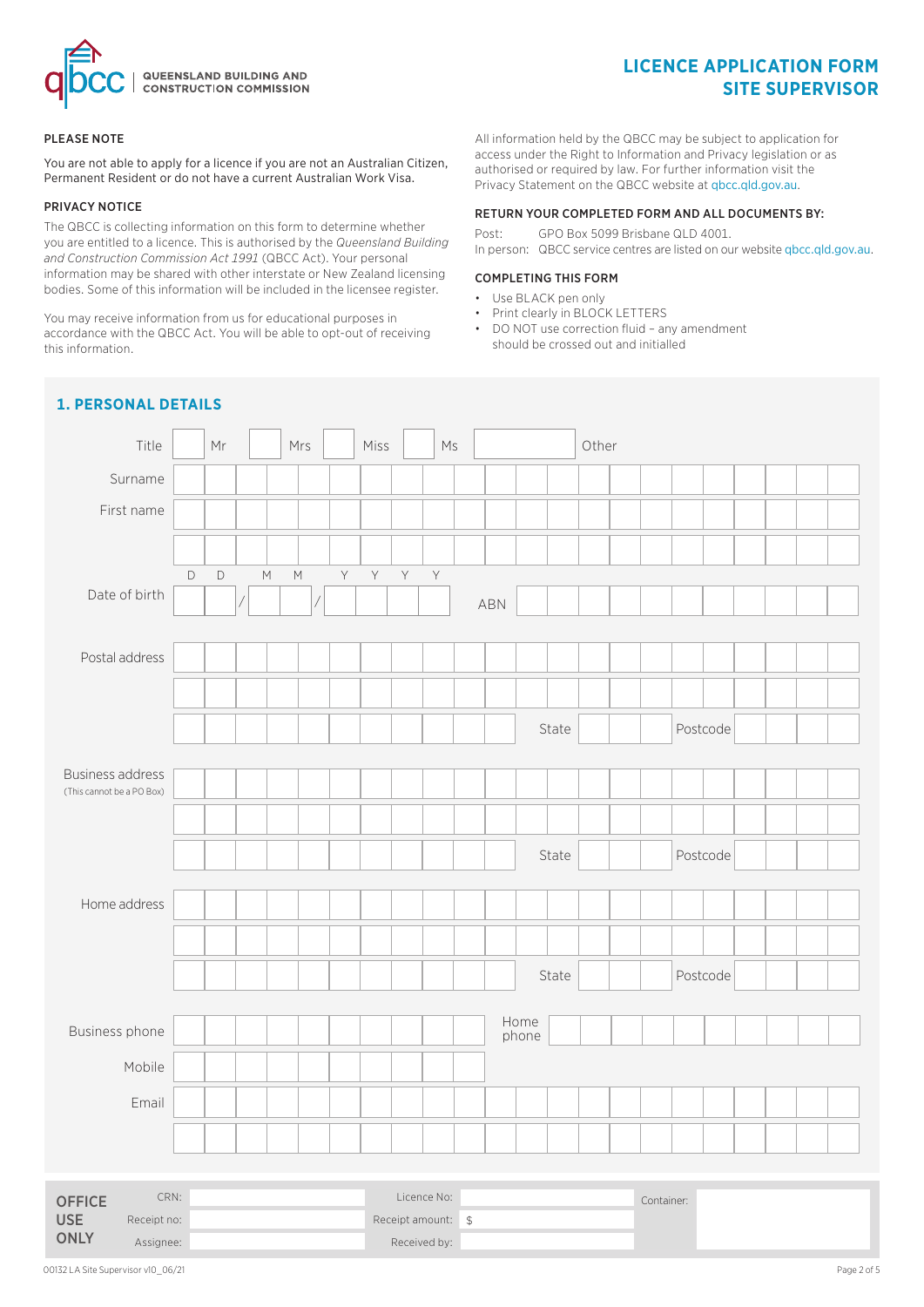

|                                                                                                                                                                                          | <b>2. APPLICATION DETAILS</b>                                                                                                                                                                                                                                                                                                                                                                                                            |              |                             |  |  |  |  |  |  |  |  |  |  |  |  |     |  |           |
|------------------------------------------------------------------------------------------------------------------------------------------------------------------------------------------|------------------------------------------------------------------------------------------------------------------------------------------------------------------------------------------------------------------------------------------------------------------------------------------------------------------------------------------------------------------------------------------------------------------------------------------|--------------|-----------------------------|--|--|--|--|--|--|--|--|--|--|--|--|-----|--|-----------|
|                                                                                                                                                                                          |                                                                                                                                                                                                                                                                                                                                                                                                                                          |              | Site Supervisor Licence in: |  |  |  |  |  |  |  |  |  |  |  |  |     |  |           |
|                                                                                                                                                                                          | List the class(es)                                                                                                                                                                                                                                                                                                                                                                                                                       |              |                             |  |  |  |  |  |  |  |  |  |  |  |  |     |  |           |
|                                                                                                                                                                                          | of licence you are<br>applying for                                                                                                                                                                                                                                                                                                                                                                                                       |              |                             |  |  |  |  |  |  |  |  |  |  |  |  |     |  |           |
|                                                                                                                                                                                          | (e.g. Builder-Open,                                                                                                                                                                                                                                                                                                                                                                                                                      |              |                             |  |  |  |  |  |  |  |  |  |  |  |  |     |  |           |
|                                                                                                                                                                                          | Builder-Low Rise,<br>Carpentry etc).                                                                                                                                                                                                                                                                                                                                                                                                     |              |                             |  |  |  |  |  |  |  |  |  |  |  |  |     |  |           |
|                                                                                                                                                                                          |                                                                                                                                                                                                                                                                                                                                                                                                                                          |              |                             |  |  |  |  |  |  |  |  |  |  |  |  |     |  |           |
|                                                                                                                                                                                          | <b>3. TECHNICAL QUALIFICATIONS</b>                                                                                                                                                                                                                                                                                                                                                                                                       |              |                             |  |  |  |  |  |  |  |  |  |  |  |  |     |  |           |
|                                                                                                                                                                                          | A copy of your technical qualification MUST be provided. Refer to the Scope of Work for minimum technical qualifications.                                                                                                                                                                                                                                                                                                                |              |                             |  |  |  |  |  |  |  |  |  |  |  |  |     |  |           |
|                                                                                                                                                                                          | I have supplied a copy of my technical qualification<br>Yes                                                                                                                                                                                                                                                                                                                                                                              |              |                             |  |  |  |  |  |  |  |  |  |  |  |  |     |  |           |
|                                                                                                                                                                                          | If this document is not provided your application cannot be approved and its processing will be delayed.                                                                                                                                                                                                                                                                                                                                 |              |                             |  |  |  |  |  |  |  |  |  |  |  |  |     |  |           |
|                                                                                                                                                                                          | <b>4. ADDITIONAL REQUIREMENTS</b>                                                                                                                                                                                                                                                                                                                                                                                                        |              |                             |  |  |  |  |  |  |  |  |  |  |  |  |     |  |           |
|                                                                                                                                                                                          | You must answer ALL questions in this section.<br>The QBCC regularly cross checks this information with external agencies. Information from those agencies is publicly available information.                                                                                                                                                                                                                                            |              |                             |  |  |  |  |  |  |  |  |  |  |  |  |     |  |           |
|                                                                                                                                                                                          | Yes<br>Have you ever been refused a QBCC licence or had a QBCC licence cancelled?<br><b>No</b>                                                                                                                                                                                                                                                                                                                                           |              |                             |  |  |  |  |  |  |  |  |  |  |  |  |     |  |           |
| Are you an Australian Citizen, Permanent Resident, or do you have a current Australian Work Visa or ImmiCard issued under<br>the Migration Act 1958, entitling you to work in Australia? |                                                                                                                                                                                                                                                                                                                                                                                                                                          |              |                             |  |  |  |  |  |  |  |  |  |  |  |  |     |  |           |
|                                                                                                                                                                                          | I am an Australian Citizen or Permanent Resident<br>Yes                                                                                                                                                                                                                                                                                                                                                                                  |              |                             |  |  |  |  |  |  |  |  |  |  |  |  |     |  |           |
| <b>OR</b>                                                                                                                                                                                |                                                                                                                                                                                                                                                                                                                                                                                                                                          |              |                             |  |  |  |  |  |  |  |  |  |  |  |  |     |  |           |
| I have a current Australian Work Visa or ImmiCard (If you answer yes to this question,<br>Yes<br>you MUST supply a copy of the visa or ImmiCard and any relevant conditions that apply)  |                                                                                                                                                                                                                                                                                                                                                                                                                                          |              |                             |  |  |  |  |  |  |  |  |  |  |  |  |     |  |           |
| NOTE: If you are not a citizen, permanent resident or have a current Australian Work Visa or ImmiCard allowing you to work in<br>Australia, you are not entitled to apply for a licence. |                                                                                                                                                                                                                                                                                                                                                                                                                                          |              |                             |  |  |  |  |  |  |  |  |  |  |  |  |     |  |           |
|                                                                                                                                                                                          | Have you:                                                                                                                                                                                                                                                                                                                                                                                                                                |              |                             |  |  |  |  |  |  |  |  |  |  |  |  |     |  |           |
|                                                                                                                                                                                          | Been served with a notice by QBCC for carrying out tier 1 defective work under the                                                                                                                                                                                                                                                                                                                                                       |              |                             |  |  |  |  |  |  |  |  |  |  |  |  | Yes |  | No        |
|                                                                                                                                                                                          | Queensland Building and Construction Commission Act 1991? The formal definition of tier 1 defective work<br>is grossly defective work that falls below the standard reasonably expected of a licensed contractor for the<br>type of building work.                                                                                                                                                                                       |              |                             |  |  |  |  |  |  |  |  |  |  |  |  |     |  |           |
|                                                                                                                                                                                          | Been issued with an infringement notice by QBCC for which payment is still outstanding?                                                                                                                                                                                                                                                                                                                                                  |              |                             |  |  |  |  |  |  |  |  |  |  |  |  | Yes |  | <b>No</b> |
|                                                                                                                                                                                          | Have you OR any intended business partner:                                                                                                                                                                                                                                                                                                                                                                                               |              |                             |  |  |  |  |  |  |  |  |  |  |  |  |     |  |           |
| i.                                                                                                                                                                                       | ever become bankrupt or entered into a debt agreement under Part IX of the Bankruptcy Act 1966?                                                                                                                                                                                                                                                                                                                                          |              |                             |  |  |  |  |  |  |  |  |  |  |  |  | Yes |  | No        |
| ii.                                                                                                                                                                                      | ever entered into a composition, deed of arrangement or deed of assignment<br>under Part X of the Bankruptcy Act 1966?                                                                                                                                                                                                                                                                                                                   |              |                             |  |  |  |  |  |  |  |  |  |  |  |  | Yes |  | No        |
|                                                                                                                                                                                          | iii. ever been convicted of an offence under the Corporations Act 2001 (Commonwealth)<br>section $596(b)$ or (c)?                                                                                                                                                                                                                                                                                                                        |              |                             |  |  |  |  |  |  |  |  |  |  |  |  | Yes |  | No        |
|                                                                                                                                                                                          | iv. ever been a: • director;                                                                                                                                                                                                                                                                                                                                                                                                             | • secretary; |                             |  |  |  |  |  |  |  |  |  |  |  |  | Yes |  | No        |
|                                                                                                                                                                                          | · shareholder; OR<br>• a person in a position to control or substantially influence a company's conduct or<br>affairs within 2 years of a company being placed in receivership, administration, official<br>administration, under a deed of company arrangement, in liquidation or wound up for<br>the benefit of creditors?<br>If you have ticked yes to any of these questions, you MUST provide copies of all relevant documentation. |              |                             |  |  |  |  |  |  |  |  |  |  |  |  |     |  |           |
|                                                                                                                                                                                          |                                                                                                                                                                                                                                                                                                                                                                                                                                          |              |                             |  |  |  |  |  |  |  |  |  |  |  |  |     |  |           |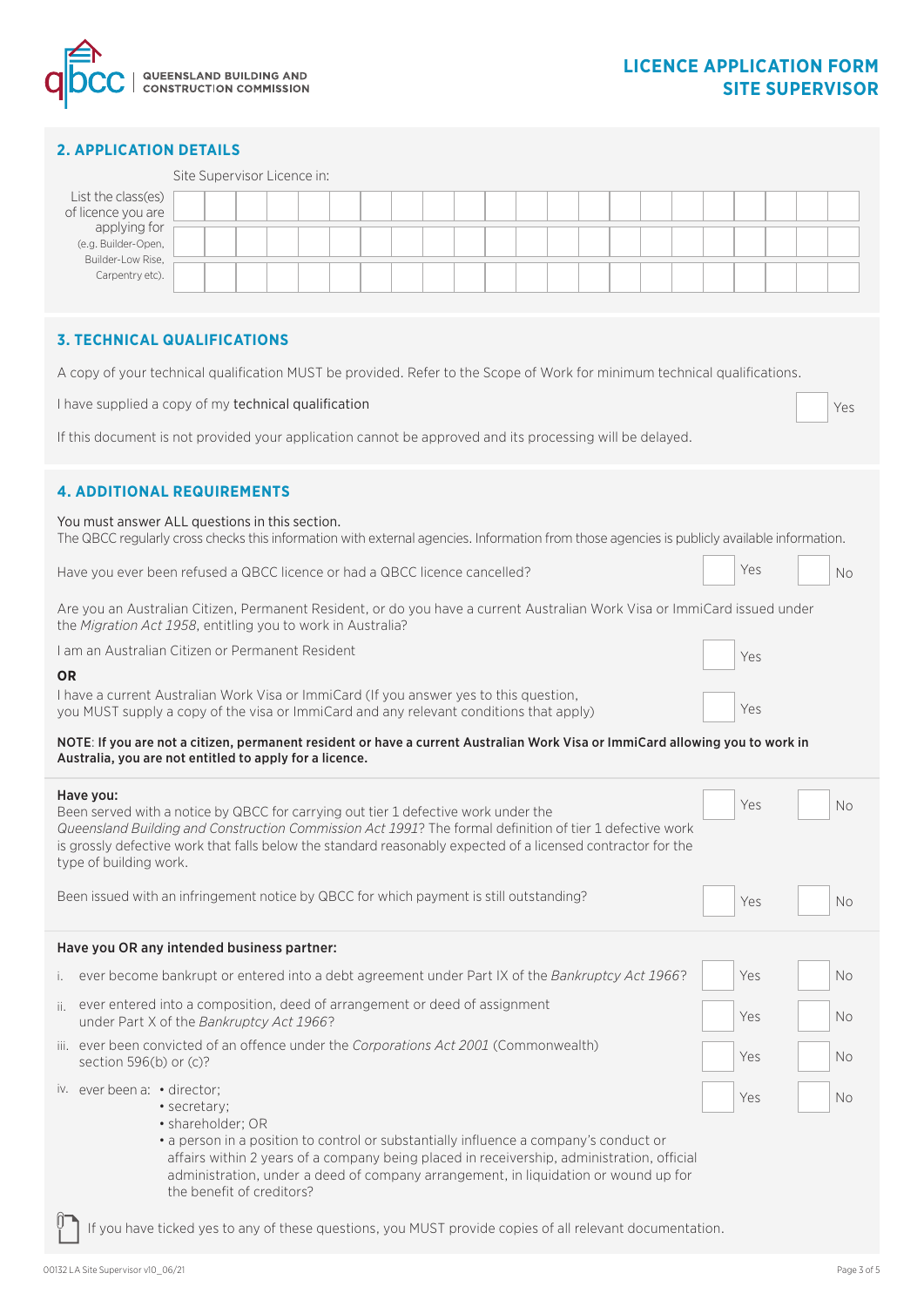

|  | <b>4. ADDITIONAL REQUIREMENTS CONTINUED</b> |  |
|--|---------------------------------------------|--|
|--|---------------------------------------------|--|

| Do you currently hold a commercial, industrial or residential work licence that was issued<br>Yes<br>No<br>by another State, territory or New Zealand?                                                          |
|-----------------------------------------------------------------------------------------------------------------------------------------------------------------------------------------------------------------|
| Since 1 October 2020, have you held a commercial, industrial or residential work licence that<br>Yes<br>No<br>was issued by another State, territory or New Zealand that has since been suspended or cancelled? |
| IF YOU HAVE TICKED YES, PLEASE PROVIDE THE FOLLOWING DETAILS:<br>All issuing State/s, territories or New Zealand (tick all applicable)                                                                          |
| <b>NSW</b><br>VIC<br>TAS<br>SA<br>ΝZ<br><b>ACT</b><br><b>WA</b><br><b>NT</b>                                                                                                                                    |
| Licence number                                                                                                                                                                                                  |
| Type of licence (e.g. supervisor, contractor)                                                                                                                                                                   |
| Class of licence (e.g. carpentry, builder)                                                                                                                                                                      |
| Has the licence been cancelled or suspended?<br>Yes<br>No                                                                                                                                                       |
| If yes, please provide the date licence was suspended or cancelled                                                                                                                                              |
| Reason the licence was suspended or cancelled                                                                                                                                                                   |
| If you have ticked YES to any of these questions, you MUST provide copies of all relevant documentation.                                                                                                        |
| <b>5. PROOF OF IDENTITY</b>                                                                                                                                                                                     |
| Answer all questions in this section.<br>Tick ONE only                                                                                                                                                          |
| Yes<br>i. I hold/held a QBCC licence and my licence number is/was:                                                                                                                                              |
| <b>OR</b>                                                                                                                                                                                                       |
| Yes<br>I have provided a certified copy of photo identification (e.g. driver's licence or passport)                                                                                                             |
| ii. Place of birth (Town/City e.g. Brisbane, London)                                                                                                                                                            |
| iii. Country of birth (e.g Australia, England)                                                                                                                                                                  |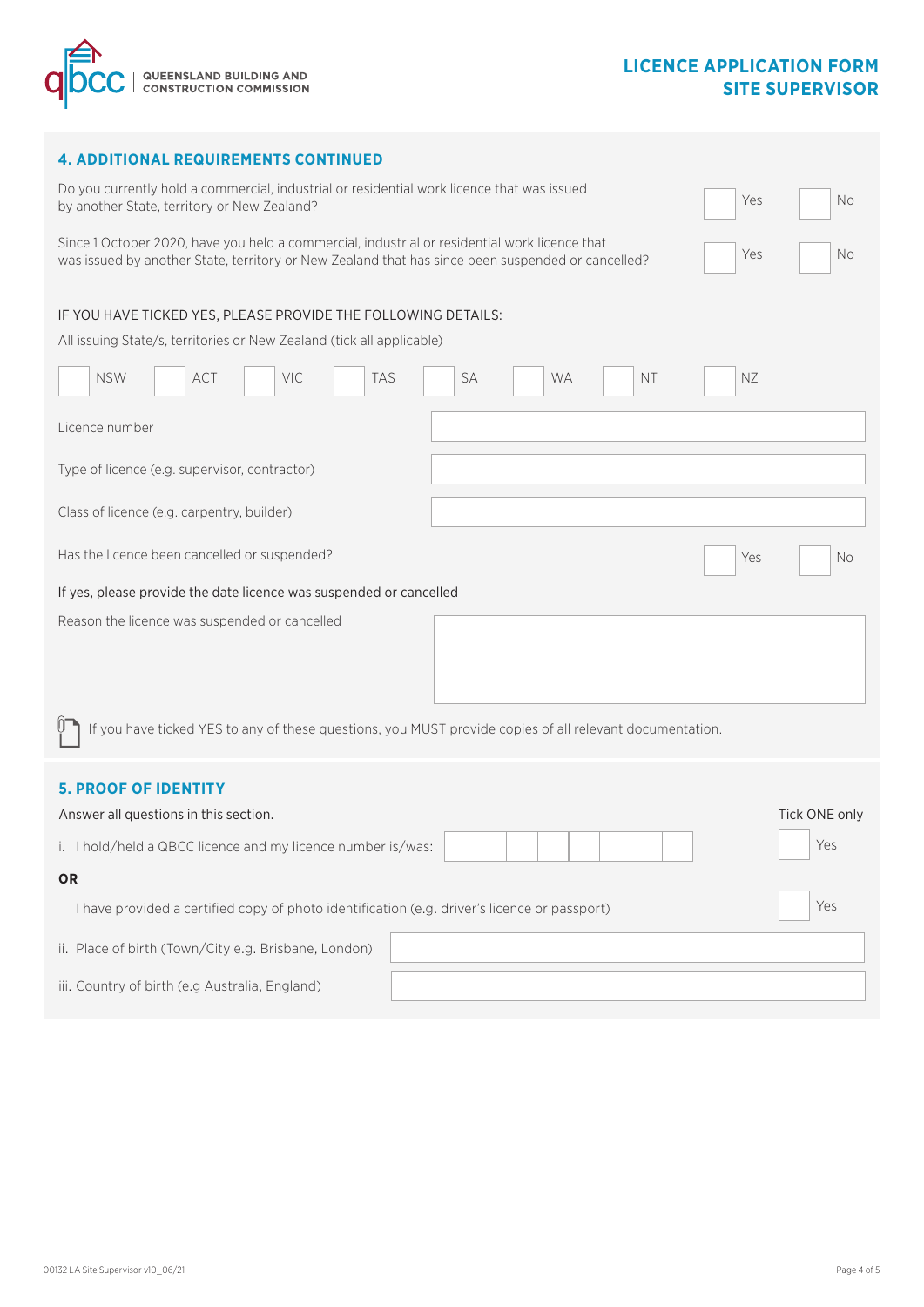

# **LICENCE APPLICATION FORM SITE SUPERVISOR**

# **6. FEES**

Please ensure the correct fee accompanies this application form - refer to attached fee schedule.

Do you require a licence certificate?

If a certificate is required, you will be required to pay the additional fee - refer to attached fee schedule.

| <b>PAYMENT OPTIONS</b> | We accept                                                      |                     |                    |                     |  |  |  |  |
|------------------------|----------------------------------------------------------------|---------------------|--------------------|---------------------|--|--|--|--|
|                        | I will pay at a QBCC office when returning this form in person |                     | <b>Credit card</b> | VISA<br>mastercard. |  |  |  |  |
| Name of card holder    |                                                                |                     |                    |                     |  |  |  |  |
|                        |                                                                |                     |                    |                     |  |  |  |  |
| Credit card number     |                                                                |                     |                    |                     |  |  |  |  |
|                        | Y Y<br>M<br>M                                                  |                     |                    |                     |  |  |  |  |
| <b>Expiry date</b>     |                                                                | <b>Total amount</b> |                    |                     |  |  |  |  |

WARNING: INCORRECT OR MISLEADING INFROMATION MAY LEAD TO PROSECUTION FOR AN OFFENCE AND/OR REVIEW AND POSSIBLE CANCELLATION OF YOUR LICENCE.

# **7. DECLARATION**

I declare:

 $\mathbf I$ 

• the statements contained in this application are true and correct

• I have read the Privacy Notice (page 2).

| Name of person<br>providing the<br>declaration                                                                               |  |  |  |  |  |  |  |  |  |  |       |  |     |     |  |  |
|------------------------------------------------------------------------------------------------------------------------------|--|--|--|--|--|--|--|--|--|--|-------|--|-----|-----|--|--|
|                                                                                                                              |  |  |  |  |  |  |  |  |  |  |       |  |     |     |  |  |
| Applicant's<br>signature                                                                                                     |  |  |  |  |  |  |  |  |  |  | Date* |  | M M | Y - |  |  |
| * Please ensure the Declaration is not dated more than one (1) month prior to the date the application is submitted to QBCC. |  |  |  |  |  |  |  |  |  |  |       |  |     |     |  |  |